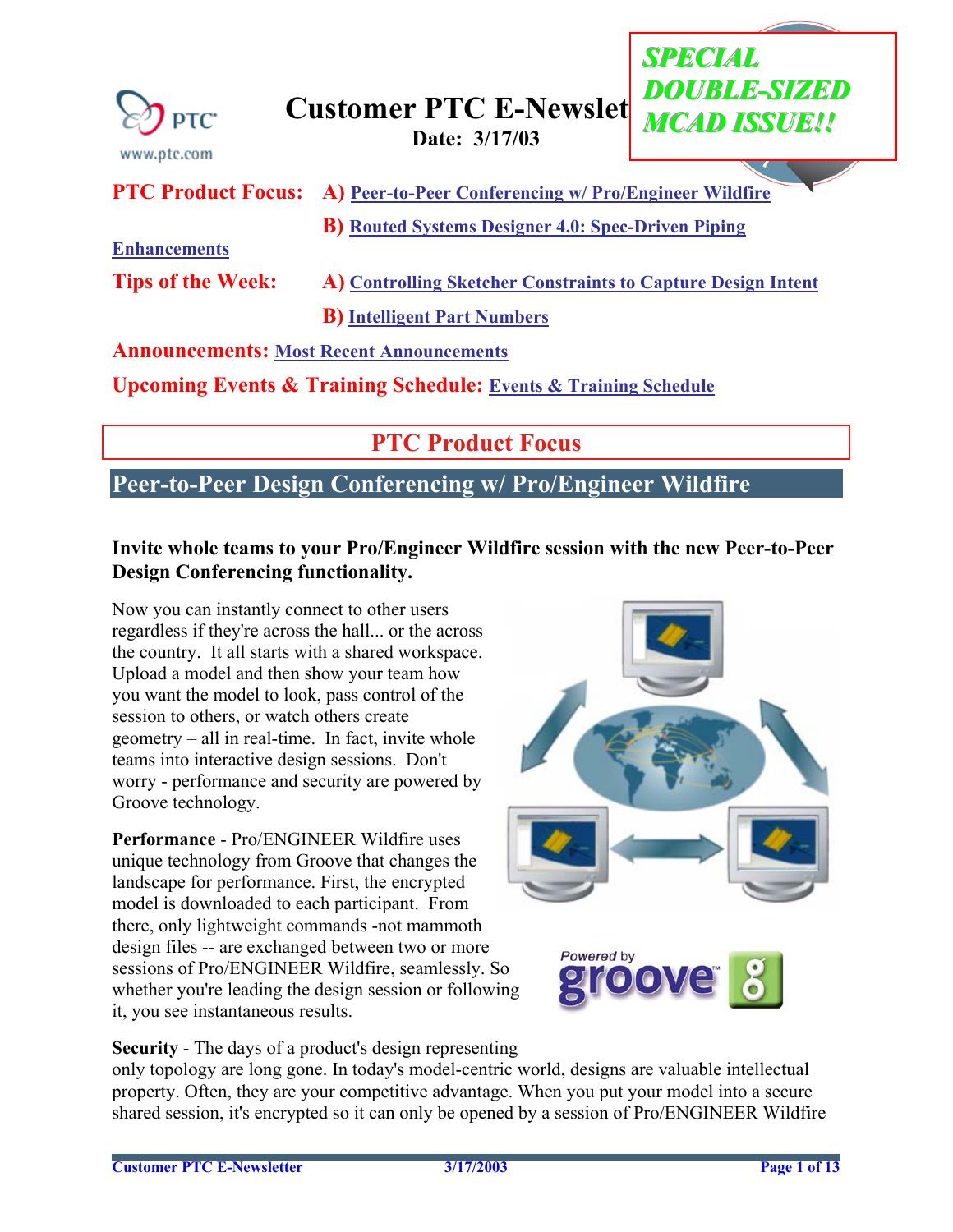that only you created for your partners via the shared space. With Pro/ENGINEER Wildfire, the host controls who can download and save the data, so your intellectual property is secure.

### **Design Conferencing Functionality Overview:**

- Design sessions can be started from outside or inside a Wildfire session.
- Embedded Groove technology provides real-time performance, robust security, and seamless interaction between models and users independent of geographic location.
- Collaborate in real-time with one or many Pro|Engineer Wildfire users.
- Easily pass control between users and perform and Pro|Engineer operations including feature creation, dimension editing, part assembly, etc.
- Instant message session users and conduct online dialogs.
- Easily and securely share files and documents to anyone to the internet.

### **Design Conferencing Uses:**

- Instant design collaboration sessions
- Engineering team design reviews
- Online training sessions
- Instant how-to sessions
- PTC Technical Support sessions



| Insert Analysis Info<br>Edit<br>File |   | Applications Tools |  |
|--------------------------------------|---|--------------------|--|
| $X \times \mathbb{R}$                | m | Conference         |  |
| 86                                   |   |                    |  |
| $\mathcal{A}$ .                      |   |                    |  |
|                                      |   |                    |  |

|                                             | <b>PTC Conference Center</b>           | $-121 \times$ |
|---------------------------------------------|----------------------------------------|---------------|
| Conference Action                           |                                        |               |
| 8-08                                        |                                        | 3             |
| Participant: Dante<br>Session State: Active | Conference: Homework                   |               |
| Participant                                 |                                        | <b>Role</b>   |
| Engineer                                    |                                        | Attendee      |
| Dante                                       |                                        | Presenter     |
|                                             | 0 II                                   |               |
| Chat:                                       |                                        |               |
|                                             | Dante: Can I have a look at the design |               |
|                                             |                                        |               |
| Enter message:                              |                                        |               |
| If you want                                 |                                        |               |
| groove <sup>3</sup>                         |                                        | Leave         |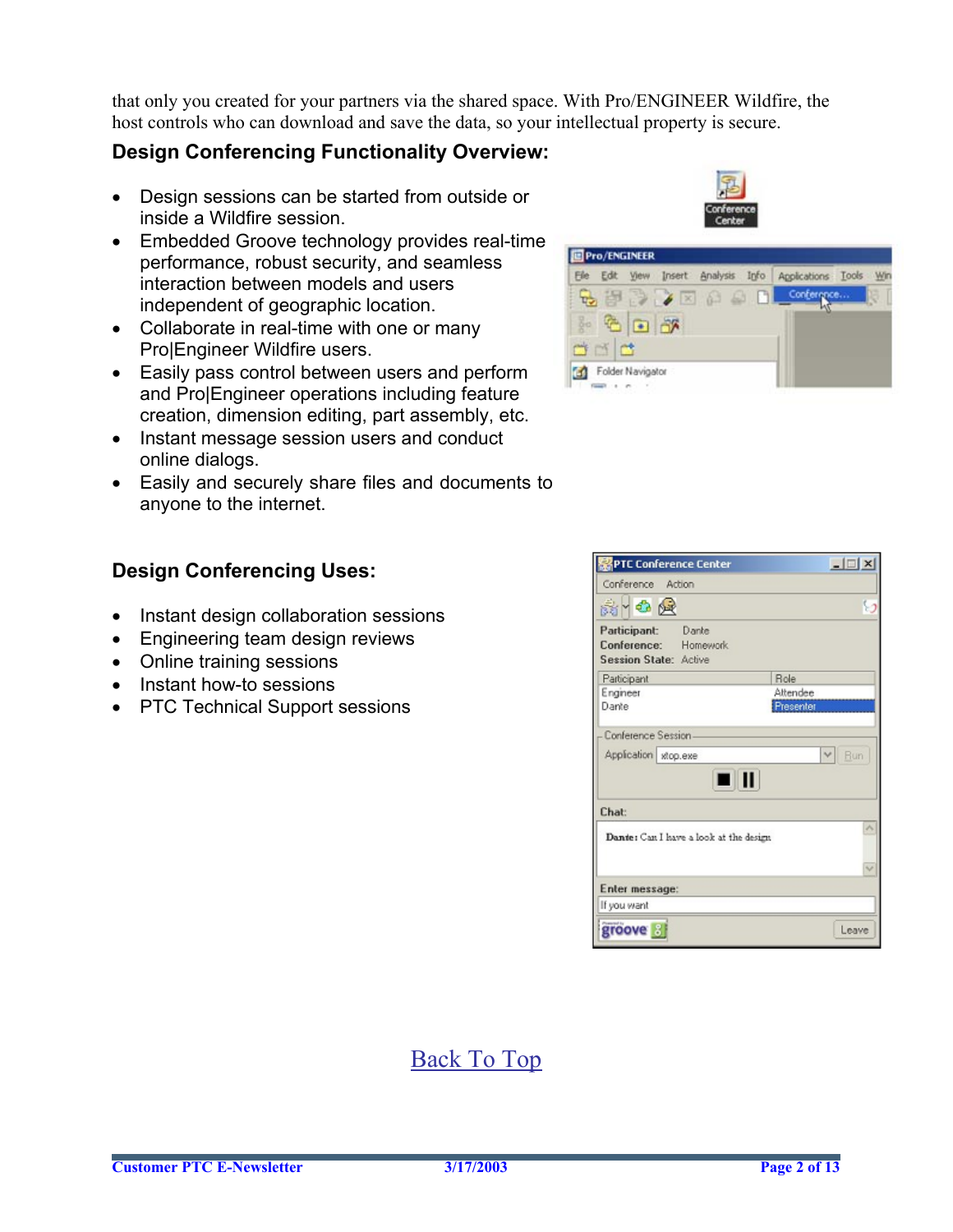## **PTC Product Focus**

### <span id="page-2-0"></span>**Routed Systems Designer 4.0: Spec-Driven Piping Enhancements**

With the release of Wildfire, specification driven piping now has the ability to interpret logical connectivity data from either Routed Systems Designer 3.0 or 4.0.

The P&ID (Process and Instrumentation Diagram) is key to fluid design and much time and effort is spent on deliberating bore size, flow direction, material specification, fittings and so on. It is therefore crucial that design intent is interpreted accurately by mechanical design, as any mistake could prove to be extremely costly. Routed Systems Designer extracts all the logical and connectivity data into an XML file that is then seamlessly imported into Wildfire piping ensuring complete accurate interpretation of the P&ID.



Figure 1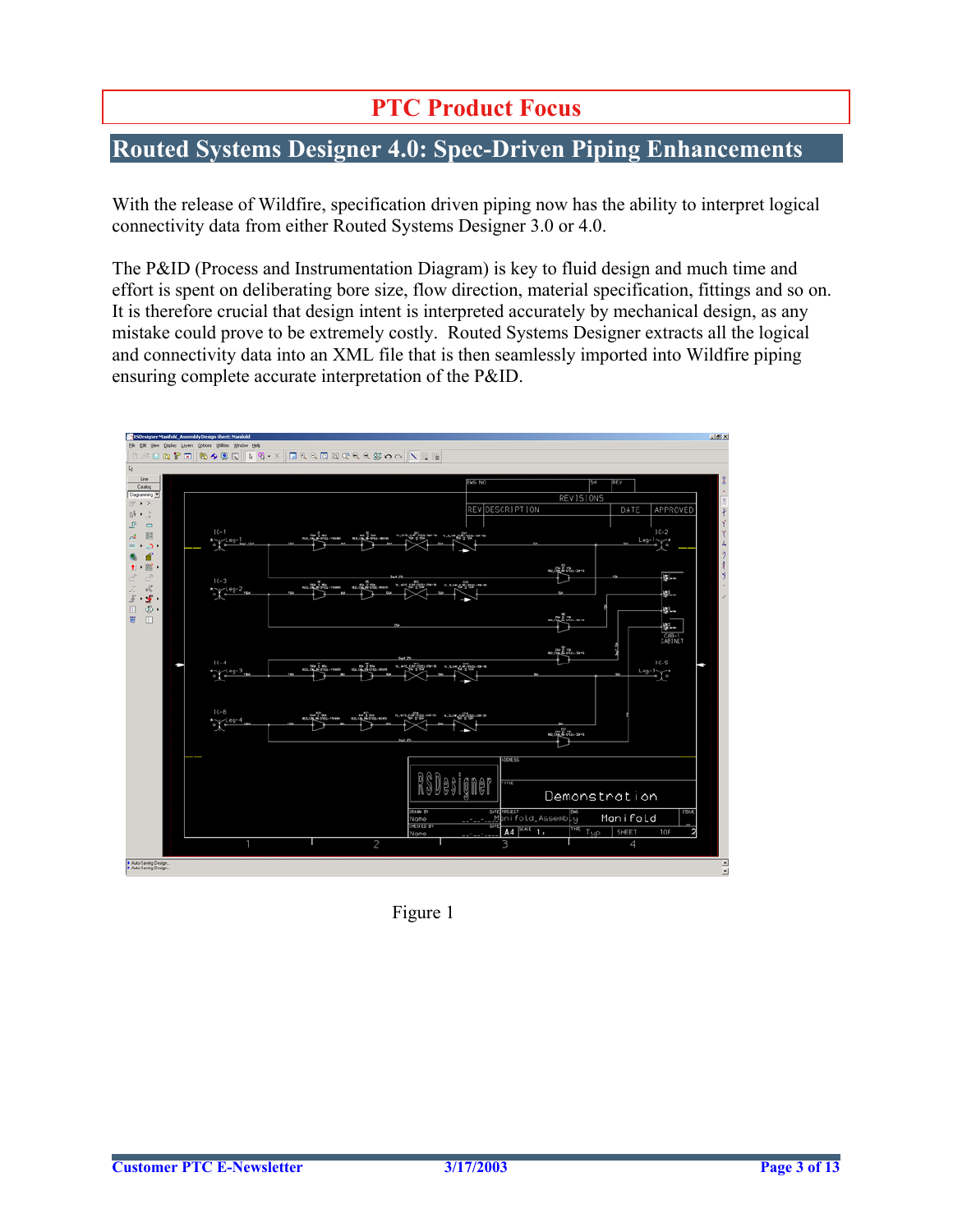

Once the XML file has been imported into Wildfire piping the 3D mechanical designer is supplied with a list of pipelines to be routed around the mechanical design, what components the pipelines are connected to and all the fittings that are to be used. The mechanical designer can now concentrate on finding the optimum paths for pipelines, confident that pipe spec, the connections and the fittings are as intended.

Once each pipeline has been created the mechanical designer can always use the design rule checker within Wildfire to double check the mechanical design conforms to the P&ID, guaranteeing accuracy and minimizing costly mistakes.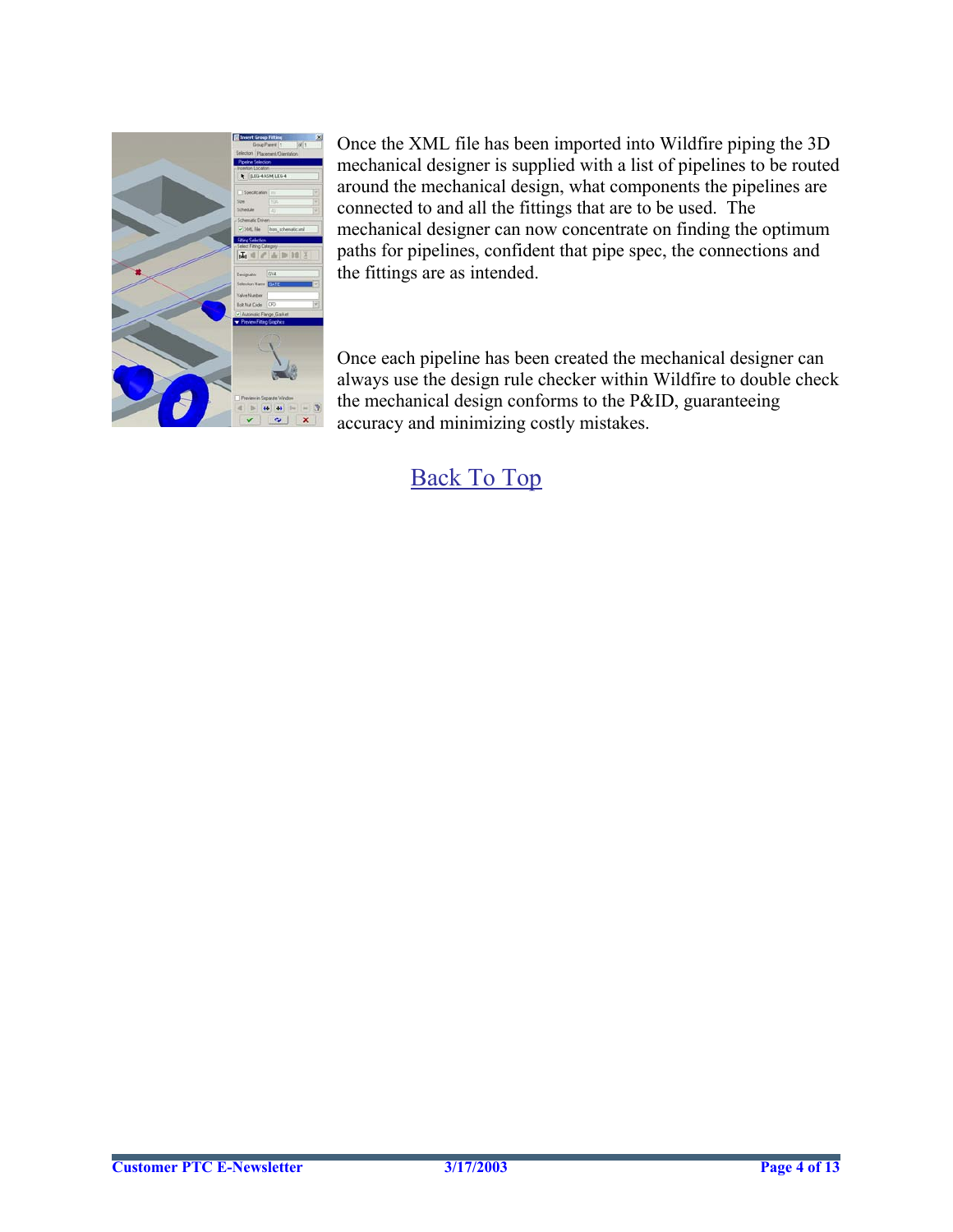## **Tips of the Week**

### <span id="page-4-0"></span>**Controlling Sketcher Constraints to Capture Design Intent**

There are times when a section is sketched, but the design intent was not quite captured by the assumptions that Pro/ENGINEER made. When the design needs to be redefined or finalized, the **Constrain** functionality within Sketcher can make it extremely easy to drive and manipulate the section.

#### **Procedure**

1. Starting with a section to be redefined, only horizontal constraints are appearing as *strong*. The section will be redefined entirely by constraints.

Definition of strong – strong dimensions or constraints, in yellow, are those that have either been created by the user, modified, or have been made strong using the right-mouse-button option. Also, strong dimensions or constraints, or sketcher entities, will not be automatically replaced by user-created over-defined sketcher entities. In contrast, weak sketcher entities, in grey, will always be replaced by an over-defined strong sketcher entity.



**Figure 1**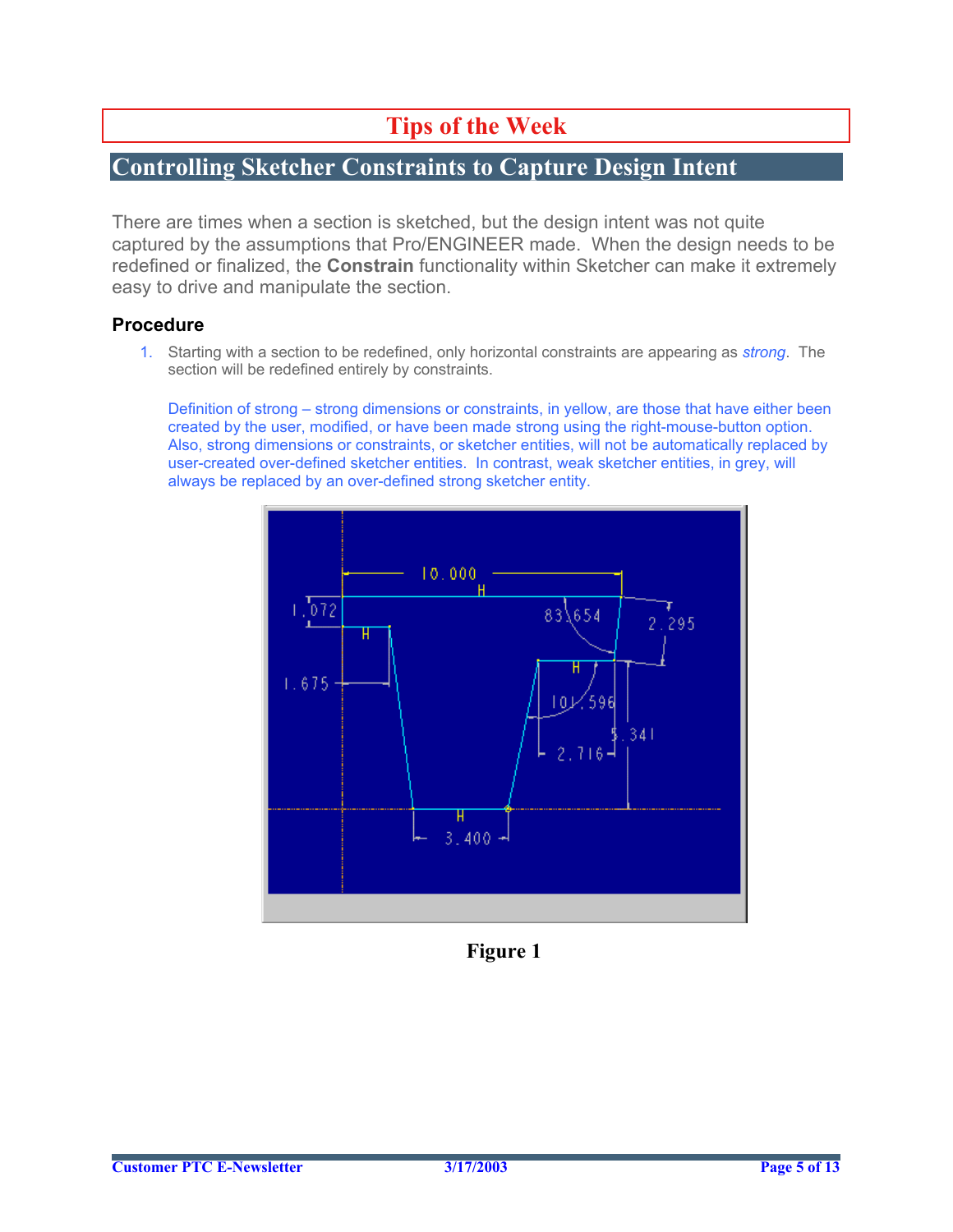2. To begin, the upper right entity will be made vertical using **Sketch**, **Constrain**, **Vertical**. A 'V' symbol will be generated and placed next to the entity. Then the two vertical entities will be given **Equal Lengths** from the CONSTRAINTS dialog box. A 'L<sub>1</sub>' symbol will be generated on each corresponding entity. Note that in the Figure 2, the  $L_1$ ' is covering the 'V' symbol on the upper right entity.





3. Next, to create symmetry in the section, a centerline and symmetry constraints will be added. Select **Symmetric** from the CONSTRAINTS dialog, then pick the centerline and then the lower two vertices. Or, by picking the upper two inside vertices, and then selecting **Edit, Convert To, Strong,** this will do the same thing, as they are already appearing as "weak" constraints (gray in color) when the centerline was added. The arrows pointing towards the centerline represent the symmetry constraint. Modifying the 2.571 dimension to 4.000 to strengthen it verifies that the symmetry constraints between the vertices is holding.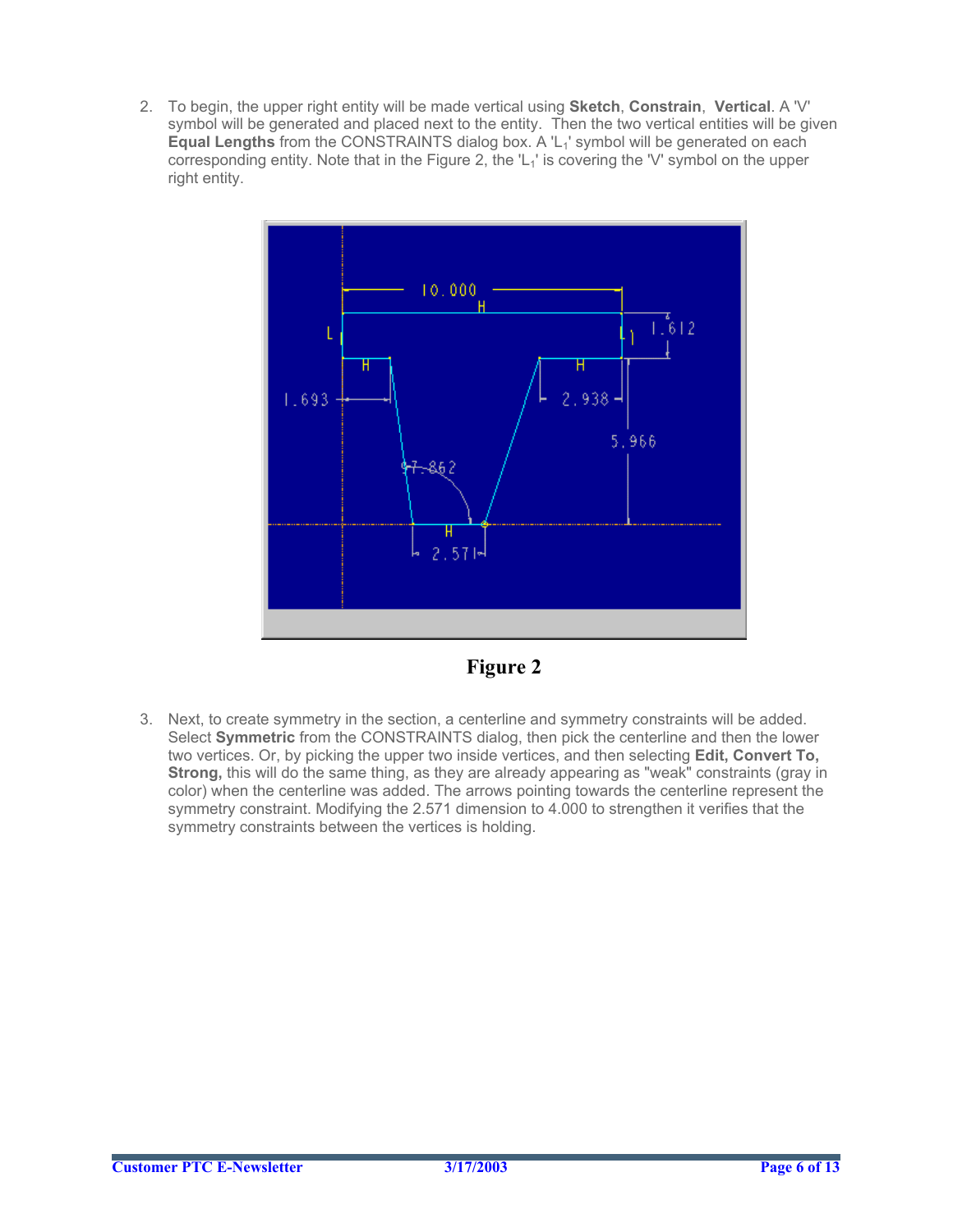

**Figure 3**

4. To make the two short horizontal entities the same length, select **Equal Lengths** from the CONSTRAINTS dialog and pick on the two entities, as was done for the vertical lines entities in Step 2. A 'L<sub>2</sub>' symbol will appear to denote that now these two entities are equal length too, but not the same length as the vertical entities. Modifying the vertical dimension from 1.612 to 1.000 and the one new horizontal dimension to 1.750 verifies the entities holding at the same length.

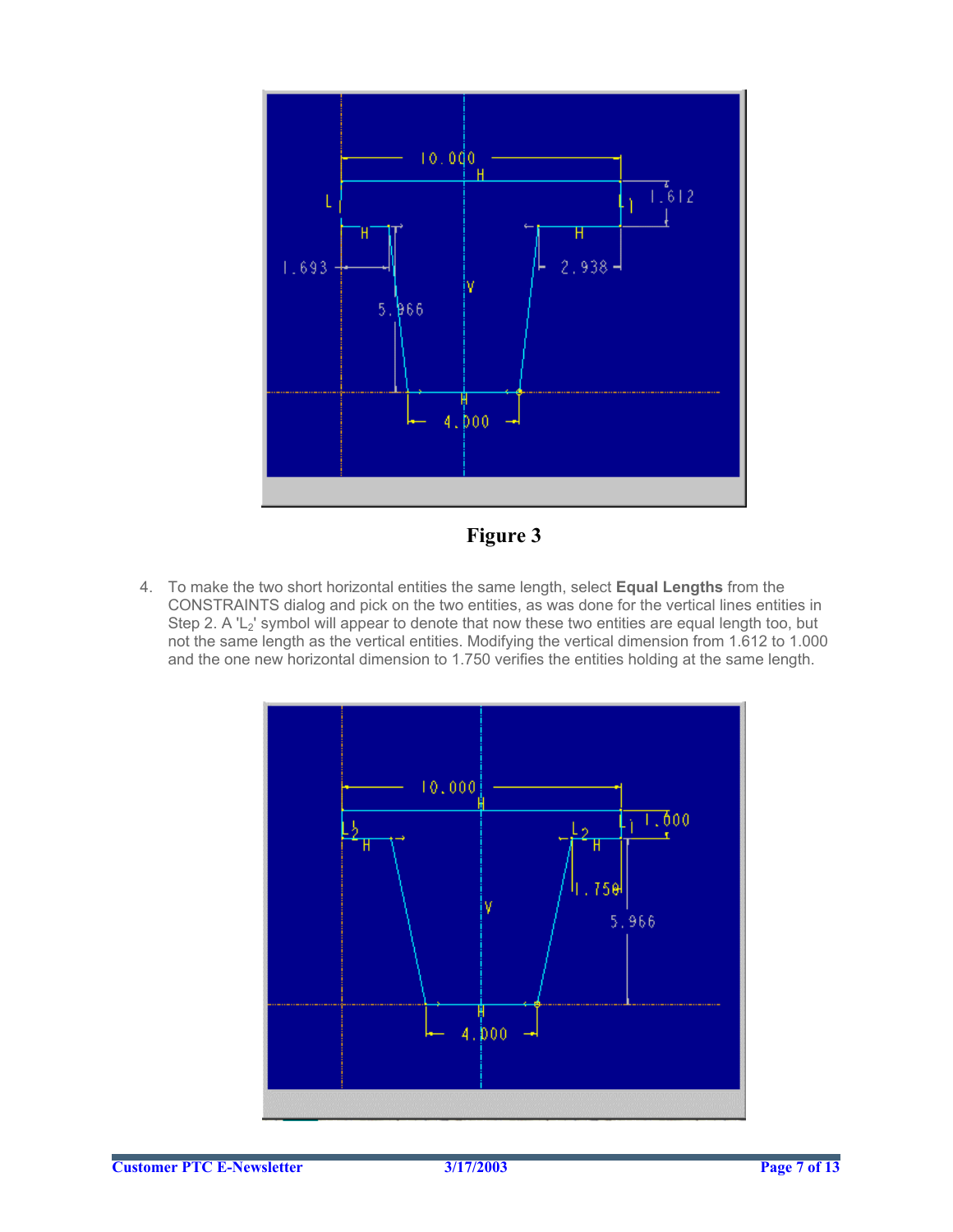### **Figure 4**

<span id="page-7-0"></span>5. If at any point, two conflicting constraints are created on the same set of entities, Pro/ENGINEER will prompt the user to either **Delete** or **Undo** one of the constraints. These conflicting constraints will appear in red. There is also a menu pick for **Explain**, in case the constraint is not apparent.

To finish the section, the 5.966 dimension could be modified to 6.000, strengthened, or left alone, and then **Done** selected from the SKETCHER menu.

In summary, the only item added to the section was the centerline, and then the constraints alone transformed the section in Figure 1 to the one in Figure 4. Remember, if a constraint or dimension is still gray ("weak"), then these can be removed from the section at any time if another constraint is applied, without prompting the user, so it is good practice to **Strengthen** any dimensions or constraints that are required to be in the design intent of the section.

## [Back To Top](#page-0-0)

## **Tips of the Week**

### **Intelligent Part Numbers**

#### **INTELLIGENT PART NUMBERS**

Using some simple techniques it is easy to generate intelligent part numbers to describe your Pro/ENGINEER parts. Why would someone want to take advantage of intelligent part numbers? An in-depth description of your products can be obtained simply by looking at the part number. What function it serves. What material it is made of. Dimensional descriptions. Even which customer it is produced for.

Pro/PROGRAM will be used in this article not only to query a user for this needed information but also to handle the underlying logic that a casual user need not know. It is quite simply an interface into the customization or modification of a part or an assembly.

What follows is a simple example of extracting information from a part and using it as a basis for an intelligent part number. The hydraulic cylinder, illustrated in Figure 1, is a good candidate for intelligent part numbers. We will be looking at just one component of this assembly, the cylinder tube, shown in Figure 2.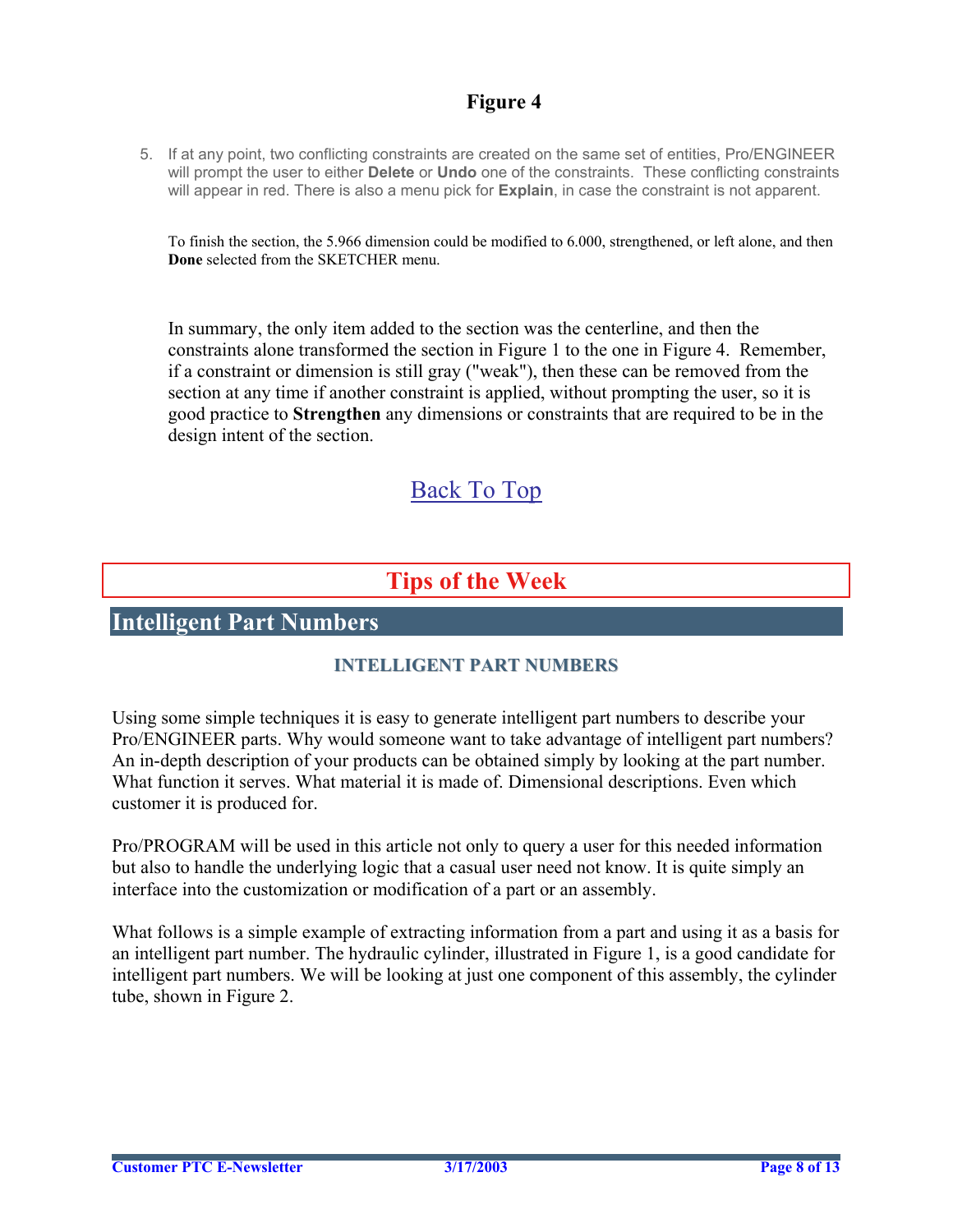

Our hydraulic cylinder comes in various sizes and can be used in many different applications. We need a good description of each component so that the correct configuration is obtained. Let's consider the cylinder tube. Important information needed here could be a company standard part designator, material type, dimensional information, or any custom features asked for by the customer.



FIGURE 2

For example, a valid part number such as TB100-675-20-AA provides the following information:

TUBE, CHROME STEEL, LENGTH =  $6.75$  inches, BORE =  $2.0$  inches, and AA indicates nonstandard features added.

This part-numbering scheme adheres to the following convention:

| <b>MATERIAL</b>    | LENGTH               | <b>BORE</b>        |
|--------------------|----------------------|--------------------|
| 100 – CHROME STEEL | $200 - 2.0$ inches   | $10 - 1.0$ inches  |
| <b>200 – STEEL</b> | $513 - 5.125$ inches | $25 - 2.50$ inches |
| $300 - BRASS$      | $1000 - 10.0$ inches | $48 - 4.75$ inches |

With the parameters of the cylinder tube named as shown in Figure 2, a Pro/PROGRAM was written to extract the necessary information from the part, query the user for any additional information, and then and then format these values to conform with the desired output. These values (parameters) were then assembled and fed into a user-defined parameter named PART NUM. The value of this parameter is the intelligent part number we desire. It updates as the cylinder tube changes and can be used in a variety of places including a bill of materials.

The Pro/PROGRAM in this example will do three things:

1. It will ask the user for information. The input section of the program has the following lines added: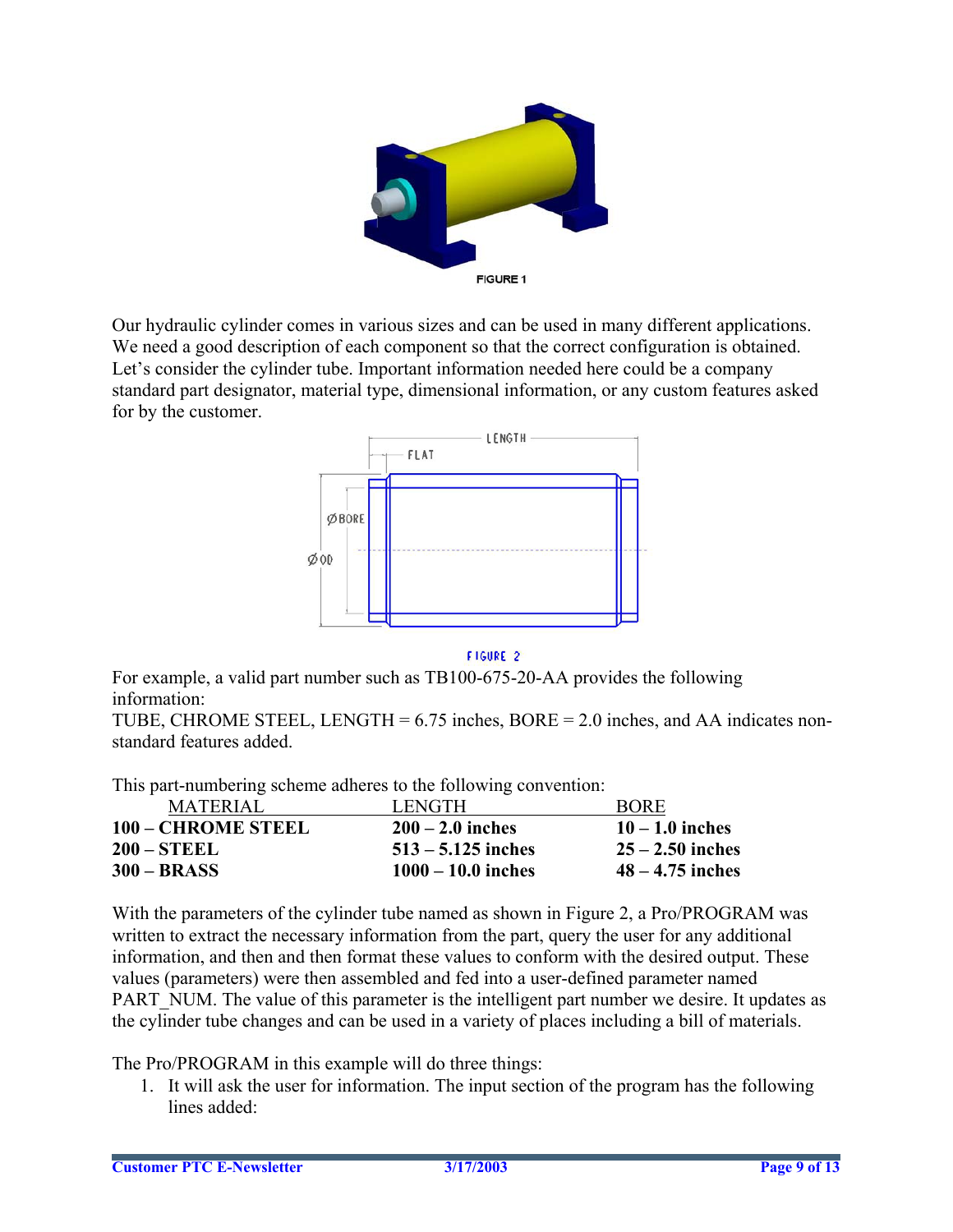#### INPUT **MATERIAL NUMBER "WHAT TYPE OF MATERIAL? 1 = CHROME STEEL, 2 = STEEL, 3 = BRASS" CUSTOM YES\_NO "DO YOU WANT A GROOVE? (Y/N)"**  END INPUT

Here the two parameters (MATERIAL and CUSTOM) are followed by a question in quotes. These questions will be presented to the user upon regeneration of the model. This is one way information can be obtained for use. The other parameters needed and their values are derived from features in the part.

2. The program will have relations that obtain other information needed for our intelligent part number. The following relations were added:

```
IF MATERIAL == 1 
 FIELD1 = "TB100" 
ENDIF
IF MATERIAL == 2FIELD1 = "TB200" 
ENDIF 
IF MATERIAL == 3 
     FILED1 = "TB300" 
ENDIF 
FIELD2 = ITOS(LENGTH * 100) 
FIELD3 = ITOS(BORE * 10) 
IF CUSTOM == YES 
     FLAT = .5 FIELD4 = "-00" 
ELSE 
     FLAT = .25 
      FIELD4 = "-00" 
ENDIF 
PART_NUM = FIELD1+"-"+FIELD2+"-"+FIELD3+FIELD4
```
If CUSTOM is set to yes the flat area on the cylinder tube is extended to .5 inches to make room for the custom groove.

3. The Pro/PROGRAM will include or not include certain features by using an "if" statement placed around the feature in the part program. An example follows"

```
IF CUSTOM == YES
    ADD FEATURE 
    INTERNAL FEATURE ID 101 
    TYPE = CUT .
```
 END ADD END IF

 . .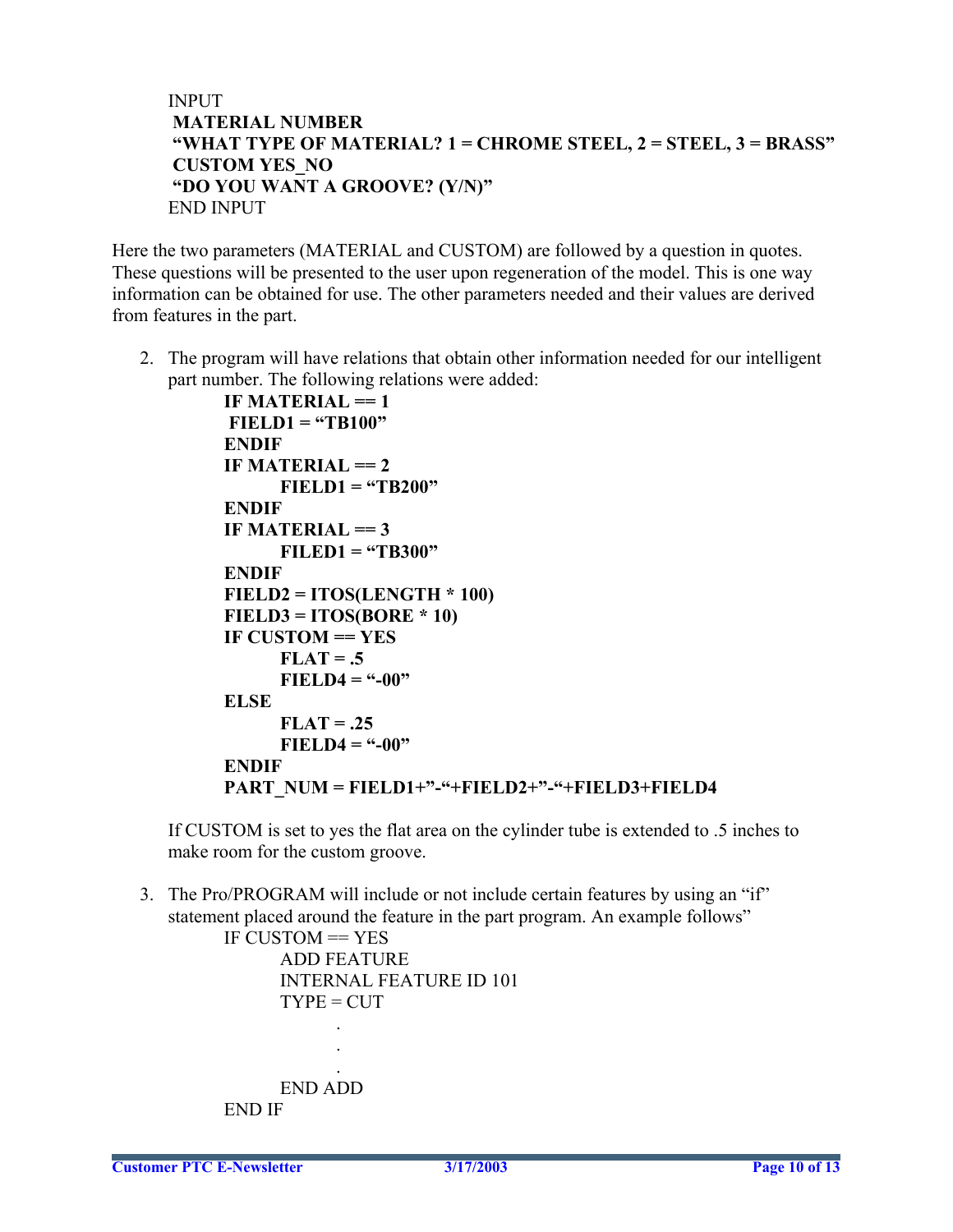<span id="page-10-0"></span>In this way if CUSTOM is set to YES the cut feature will be added to the part. The final result is a cylinder tube with a parameter named PART\_NUM having our intelligent part number as its value.

## [Back To Top](#page-0-0)

### **Announcements**

#### Special Hardware offers for customers updating to Pro/ENGINEER Wildfire

[http://www.ptc.com/partners/hardware/current/wildfire\\_tlo.htm](http://www.ptc.com/partners/hardware/current/wildfire_tlo.htm)  <http://www.3dlabs.com/PTC/>

#### PTC Sponsored Events

Click below to see PTC sponsored events:

<http://www.ptc.com/company/news/events/index.htm>

Click on the poster to gain access to the Product First Virtual Event resource center!! See the software and pick up a screen-saver or two.



#### **E-PROFILES IS HERE!!**

We have been eagerly anticipating the debut of the new electronic version of Profiles Magazine and now it is here! This new web site will supplement the print edition of the magazine and will provide new useful features not feasible with paper media. e-Profiles will provide you with 24x7, worldwide access to key information previously available exclusively in the print version. "Tips & Tricks," a popular feature pioneered by Pro/USER, has also moved to the web and will be expanded as the site matures. Future plans include several foreign-language editions of Profiles for our many international readers. Currently, Profiles is printed in English and Japanese.

Please take a few minutes to check out this new web site. We don't think you will be disappointed.

<http://profilesmagazine.com/>